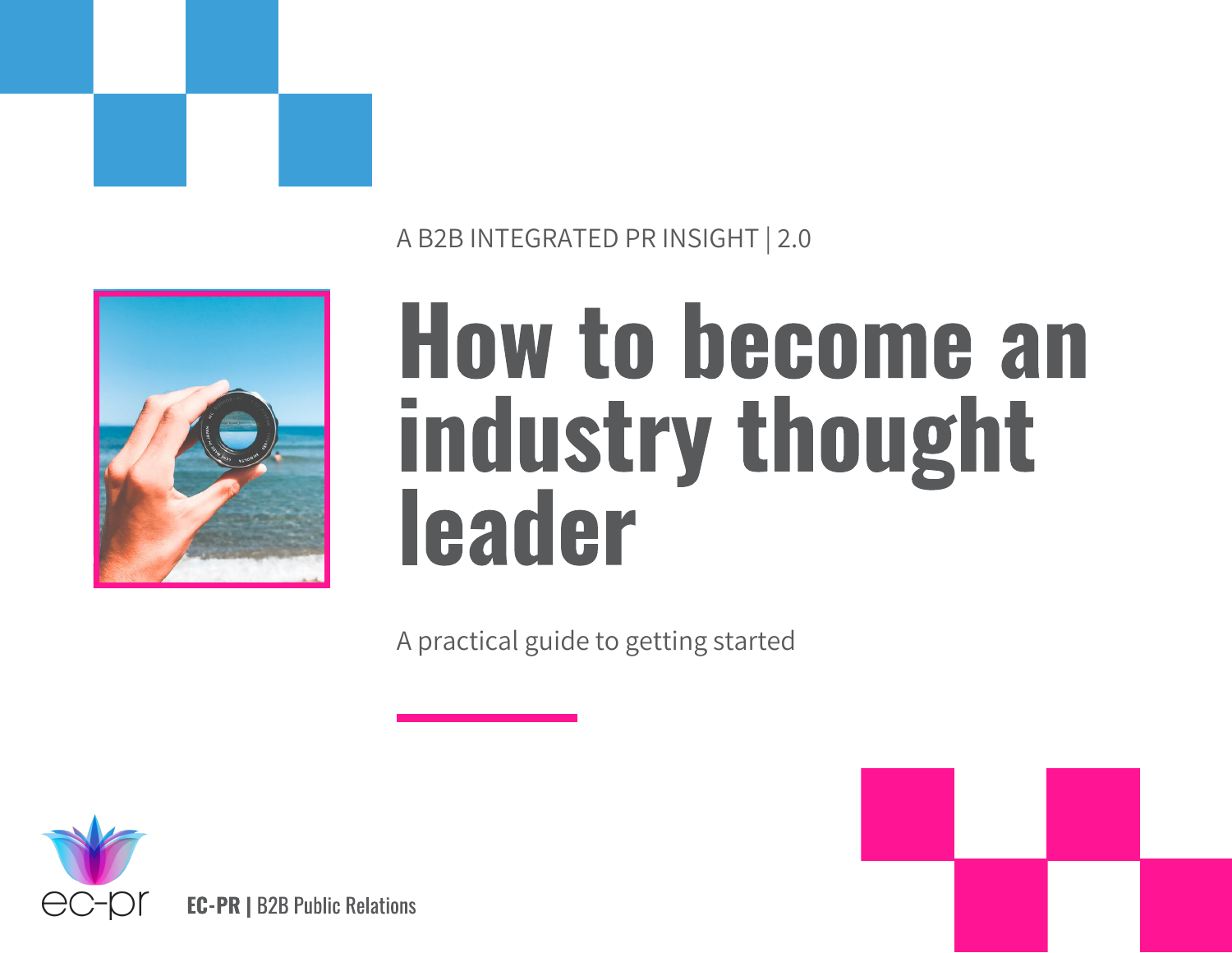

## Table of Contents

| <b>Introduction to Thought Leadership</b>          | 1              |
|----------------------------------------------------|----------------|
| <b>Thought Leadership - Your Superpower</b>        | $\overline{2}$ |
| <b>Step 1:</b> Figure out what you're an expert in | 6              |
| <b>Step 2:</b> Work out what you want to say       | 7              |
| <b>Step 3:</b> Who do you want to speak to         | 8              |
| <b>Step 4: Find your voice</b>                     | 9              |
| <b>Step 5: More is more</b>                        | 10             |
| <b>Step 6: Reach out</b>                           | 11             |
| <b>Recipe for Success</b>                          | 12             |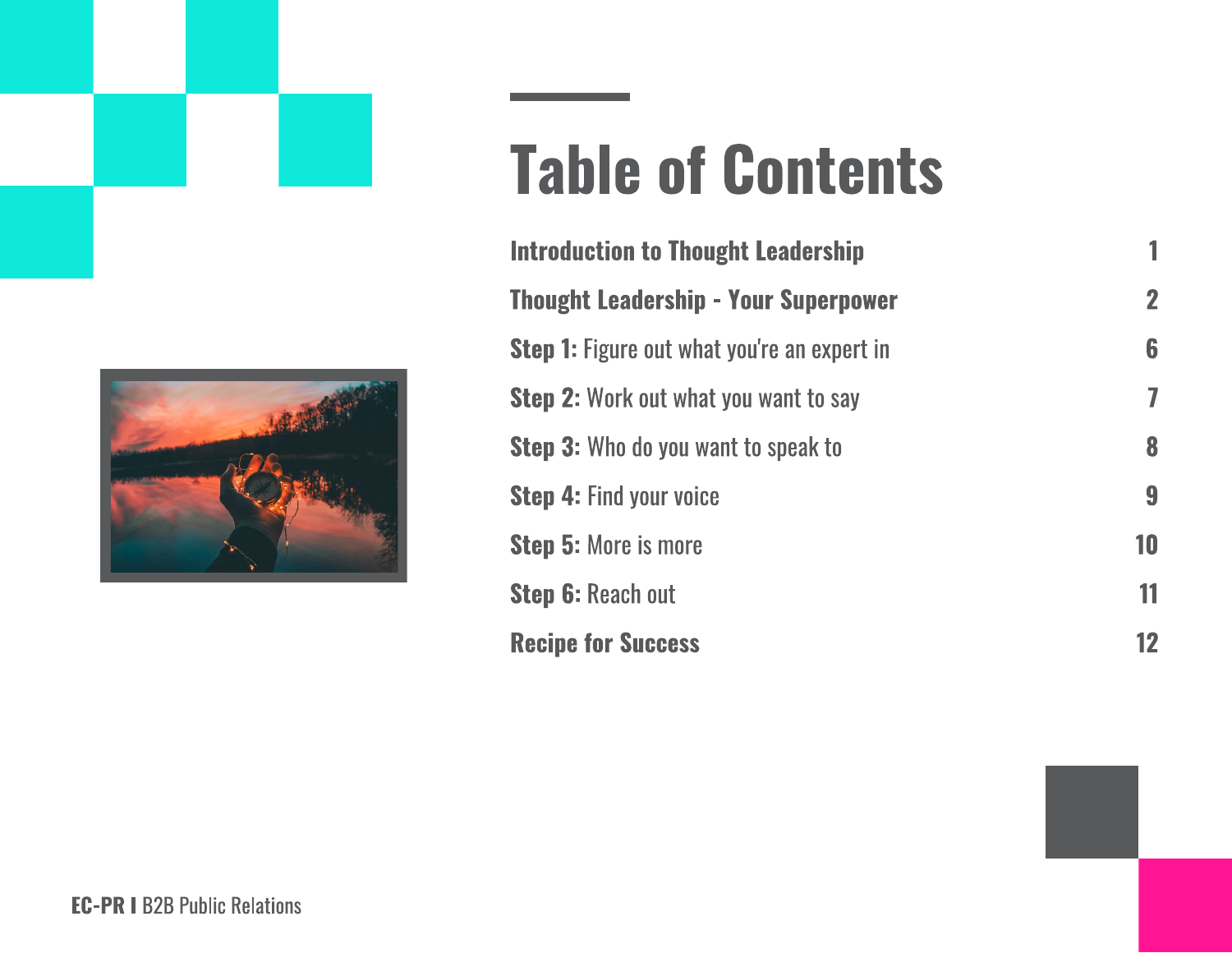# INTRODUCTION TO THOUGHT LEADERSHIP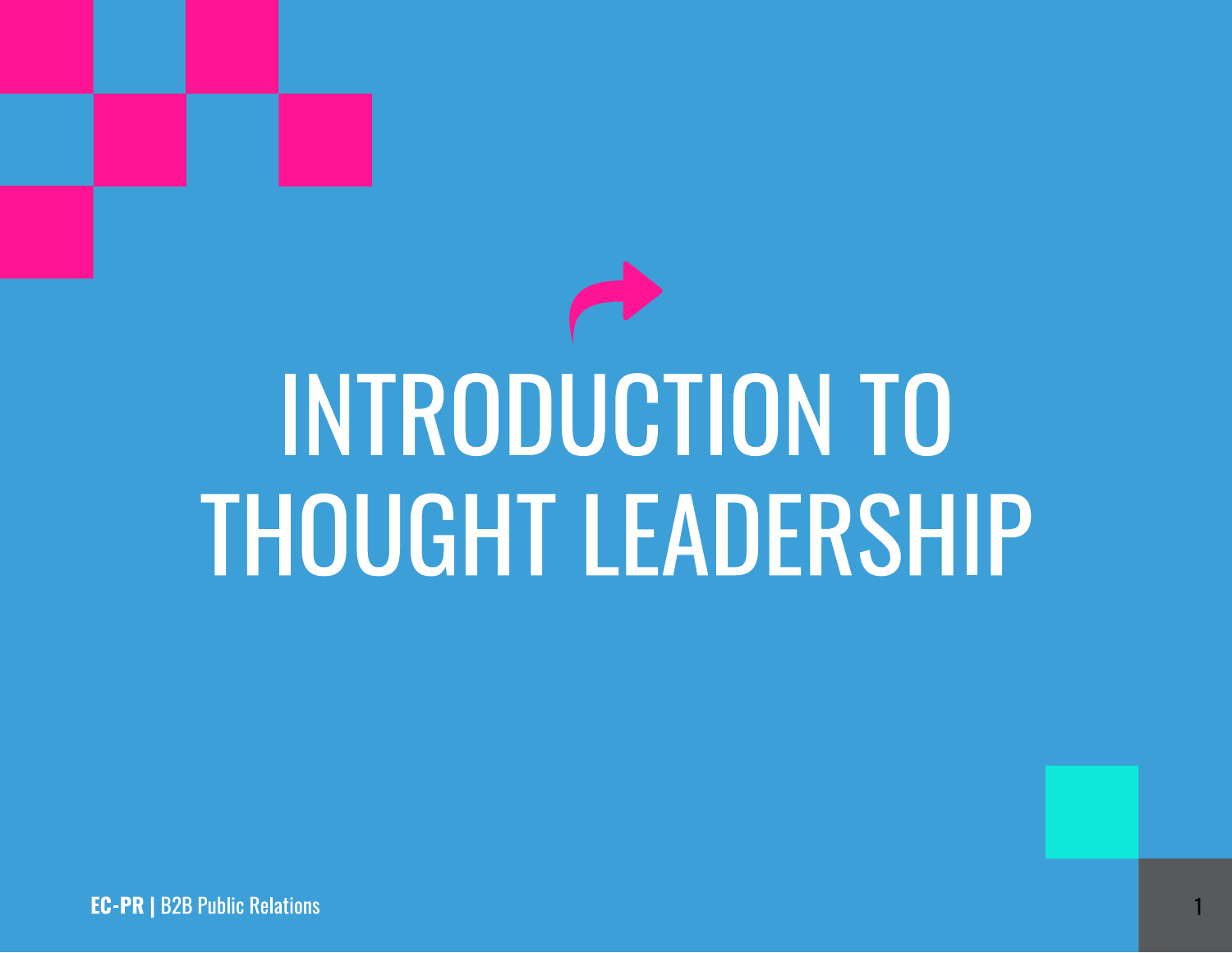## Thought Leadership - Your B2B Superpower

While the term "thought leader" might sound like another corporate buzzword, the truth is that, when it's done right, thought leadership can transform your brand. It can position you and your business as leaders in your industry, open doors to new opportunities - and build lasting trust with the audiences who matter most.

Of course, becoming a leading expert in your field doesn't happen overnight. There's a lot of work that goes into creating a thought leadership strategy and becoming a trusted name in your space. And, it starts by simply getting out there – by blogging and writing articles about the topics you want to be known for.

Over the last decade, the team at EC-PR has spent plenty of time observing what it takes to be a thought leader and what the good ones have in common. We have worked together to build the profile of many clients, and we've been lucky enough to work with some of the most prominent leaders in business today.

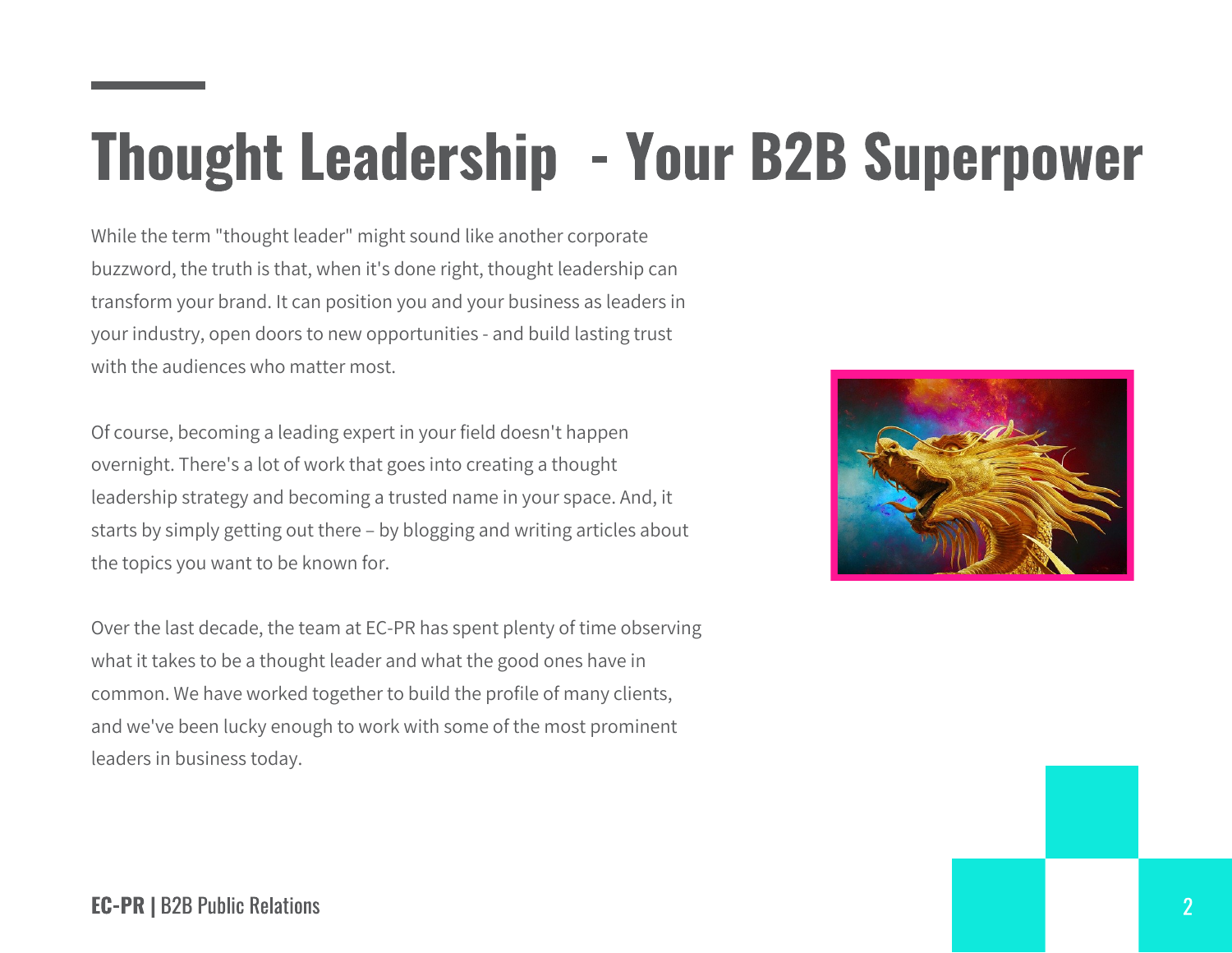## SIX CRUCIAL STEPS TO GET STARTED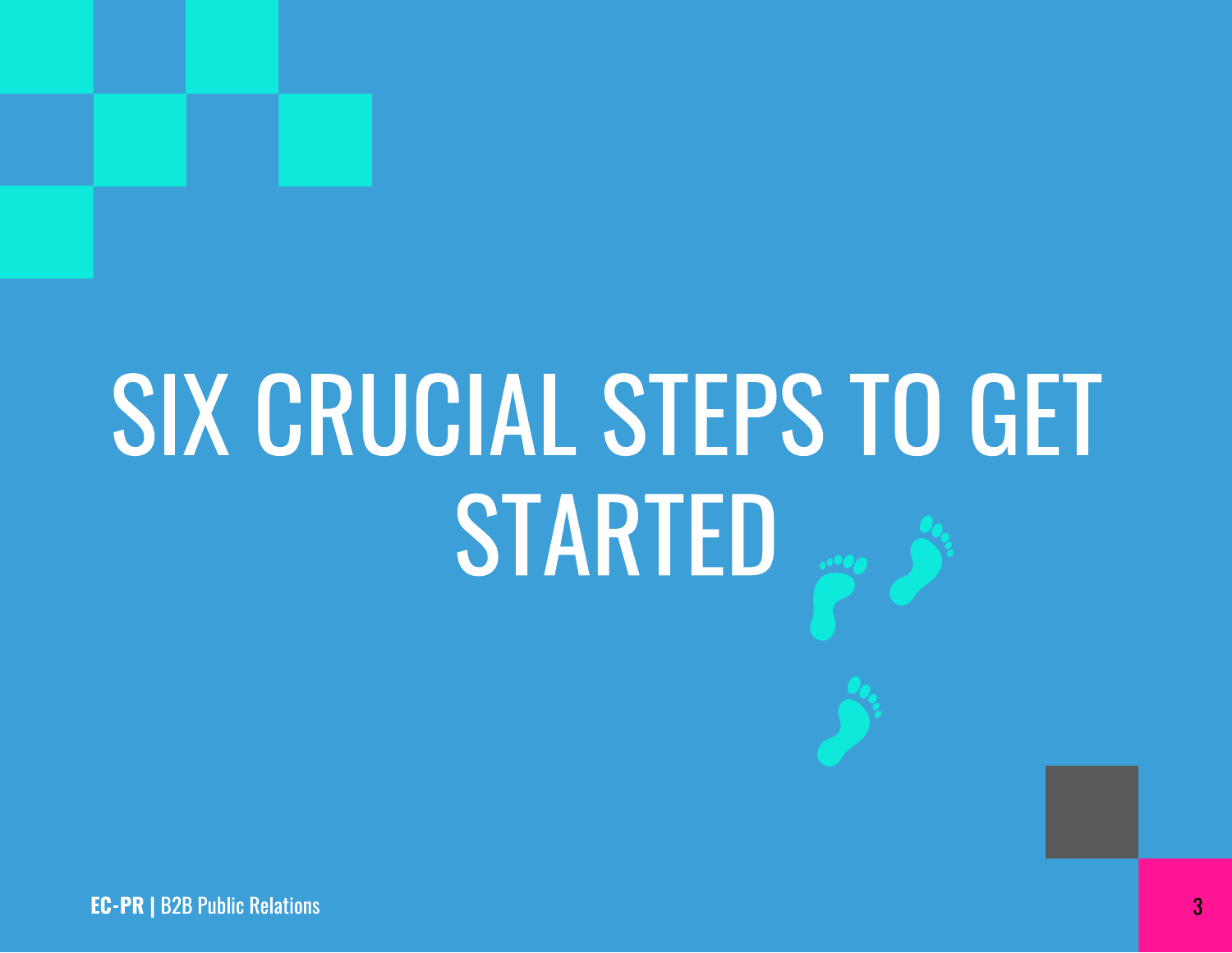## #1 Figure out what you're an expert in.

Honesty pays when you're starting out. Just like anyone else, you don't know everything. But that's ok.

Great thought leaders understand their niche. They know where their expertise is most helpful and what their audience values and they connect those two. Ask yourself: What do I love? What have I built my career around? What fulfills me? What am I more passionate about than my peers?

If talking about your chosen subject is a chore, the chances are you won't engage with all the profileraising opportunities that come your way. Passion shows – and being enthusiastic and engaged will get your audience listening.

#### Statistics on thought leadership in marketing

Three main reasons decision makers consume thought leadership content: keeping up-to-date with the latest thinking, gaining insights into key business trends, and discovering new products to support the organization.

(Edelman, 2021)

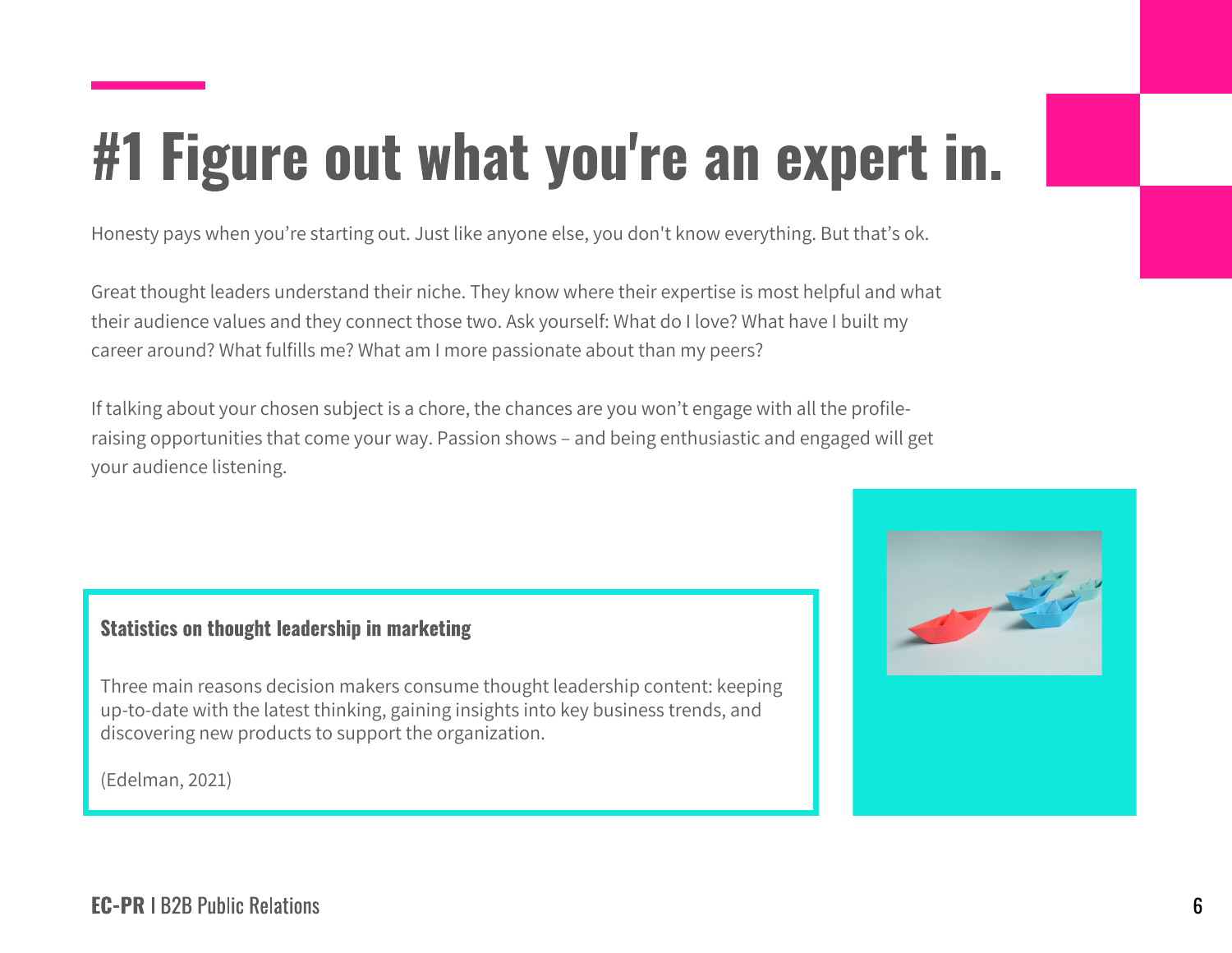## #2 Work out what you want to say.

True thought leadership isn't about who you are and what you do, it's the expert opinions that matter (and it usually doesn't involve a sales pitch).

- What's going to happen in the industry where you work over the next six months?
- What challenges might your customers face?
- What advice and counsel can you offer on how to tackle issues and ensure success?
- Why is it important this issue is spoken about right now?

Once you've built a bank of topics you want to talk about, research is critical. Look for proof points to back up your arguments – which often come in the shape of analyst reports, industry statistics, research, and more.

And, look at who else is out there talking about the topics you're keen to cover. If there's lots of noise in a particular space, how will you manage to stand out from the crowd?

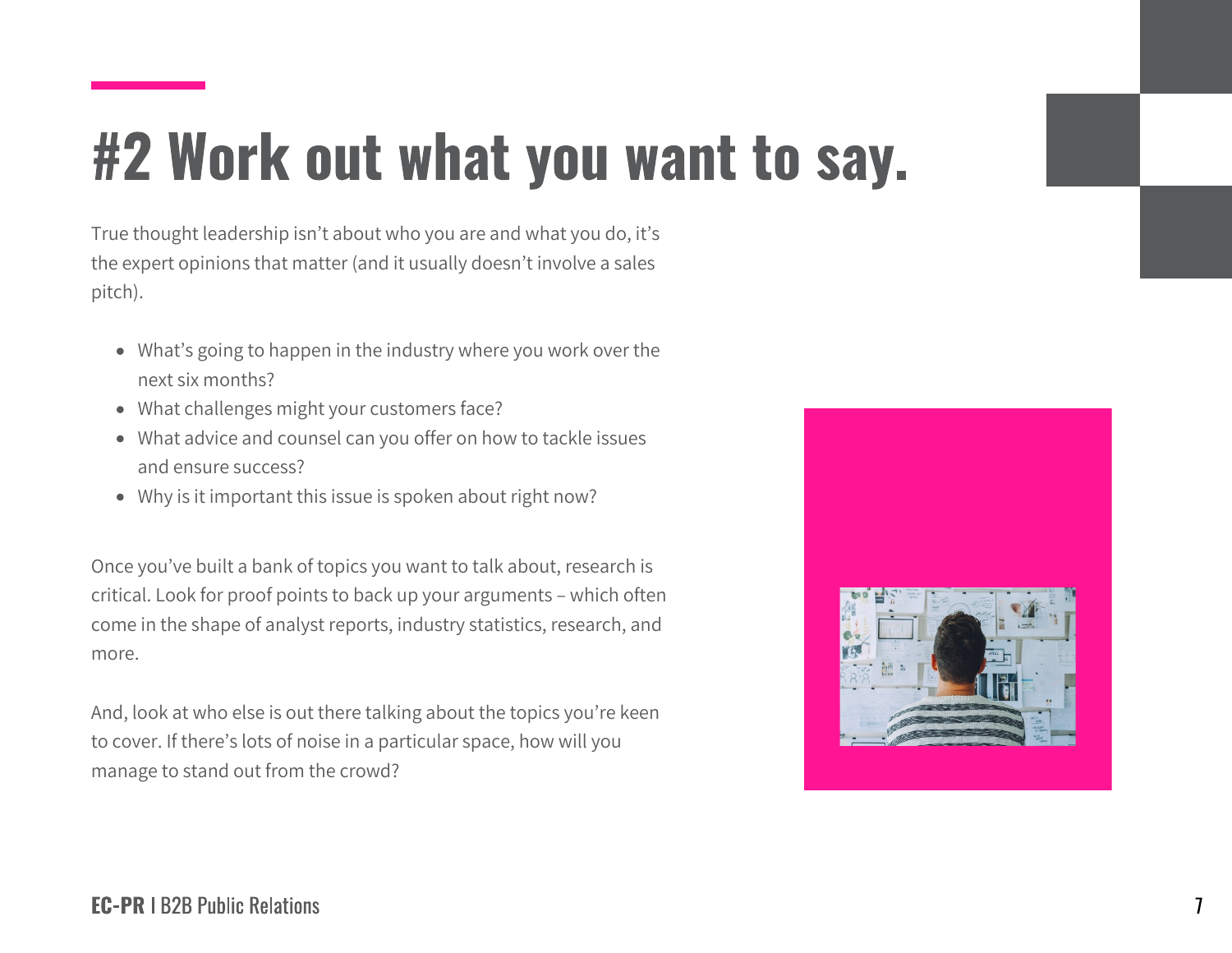#### #3 Who do you want to speak to and, how do you reach them?

This is an important one. Who you want to reach is probably fairly obvious on the surface – you know your potential customers, who holds the purchasing power within a prospect organisation and who's important to get in front of, but think further afield too. Who influences your customers – and can you reach them? Would it help your cause if the industry analysts in your sector considered you a thought leader? Or if a journalist in the space was heralding you were the next big thing?

Once you know who you want to talk to, look at where you can reach them. Do you need to be guest blogging on a website that's well read by CEOs? Or pitching to talk about your topic at an industry event where your prospects congregate?

Once you've got this nailed, what format do you want your thought leadership to take? We know, for example, that different content is consumed at different points in the B2B purchasing journey. People actively looking to buy prefer infographics that are crammed full of stats – whereas those who are further up the sales funnel look for long-form articles which explore a subject in depth. A range of different content styles, lengths, and even media formats – might help you cover all bases.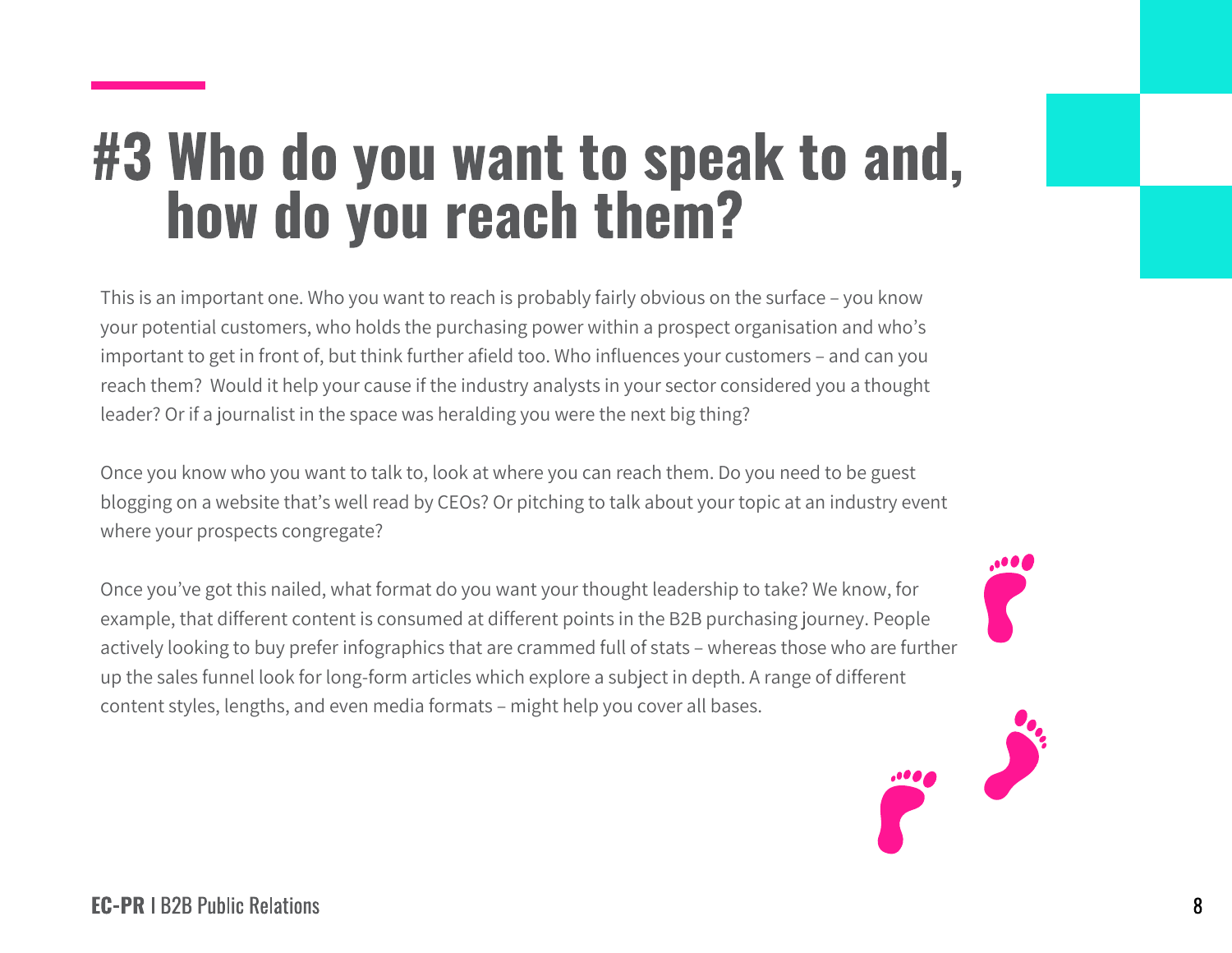### #4 Find your voice.

Not the best writer in the world? It doesn't matter – finding your authentic voice is much more important. Worry less about being word perfect and more about sounding like you. Imagine you're speaking to your colleagues and peers and replicate how you'd talk in person.

Tone is important in the way you write, too. While in thought leadership pieces you're generally imparting knowledge or expertise, it's crucial not to be patronising or talk down to your audience. Ensure you maintain an expert, but friendly and collegiate approach in your writing.

#### Statistics on thought leadership in marketing

47% of B2B decision makers say that thought leadership content led them to discover and purchase from companies that are not widely considered industry leaders.

(Edelman, 2021)

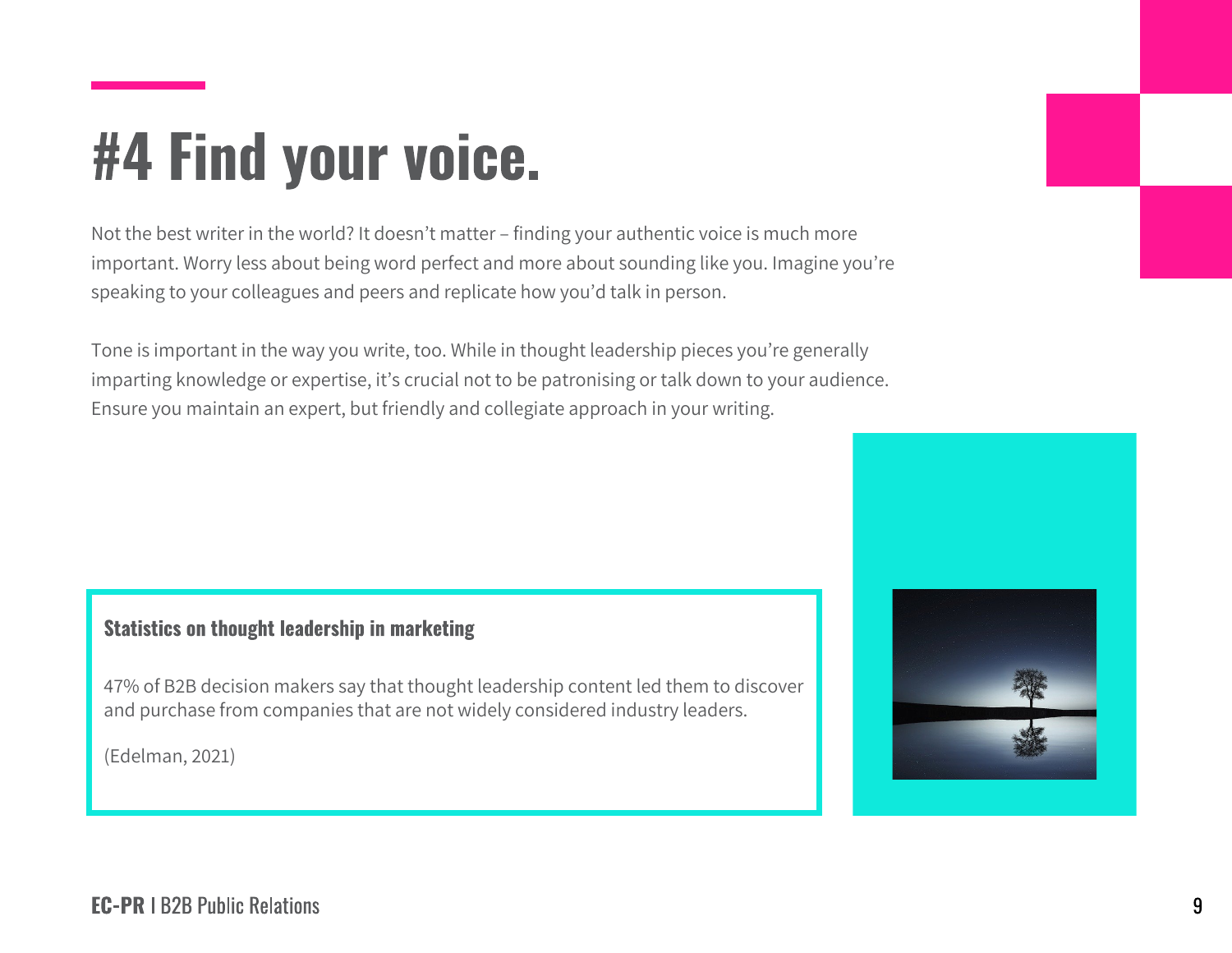#### #5 More is more.

Now is the time to get prolific. It's not enough to blog once and hope everyone you want to read it does. Securing a reputation for having expert opinions means building a bank of content and establishing that you know your stuff, time and again.

Stuck for something to write? Scan the news agenda and piggyback onto the most topical issues. Look too for what's happening at trade shows or events – have you got something to say about the most recent announcements? How about analyst reports? Are the experts predicting something which you agree or disagree with? Have your say. Be careful not to 'competitor bash' though – taking a swipe at your rivals is never a good look.

#### Statistics on thought leadership in marketing

89% of B2B decision makers believe that thought leadership content can help change their perception of an organization.

(Edelman, 2019)

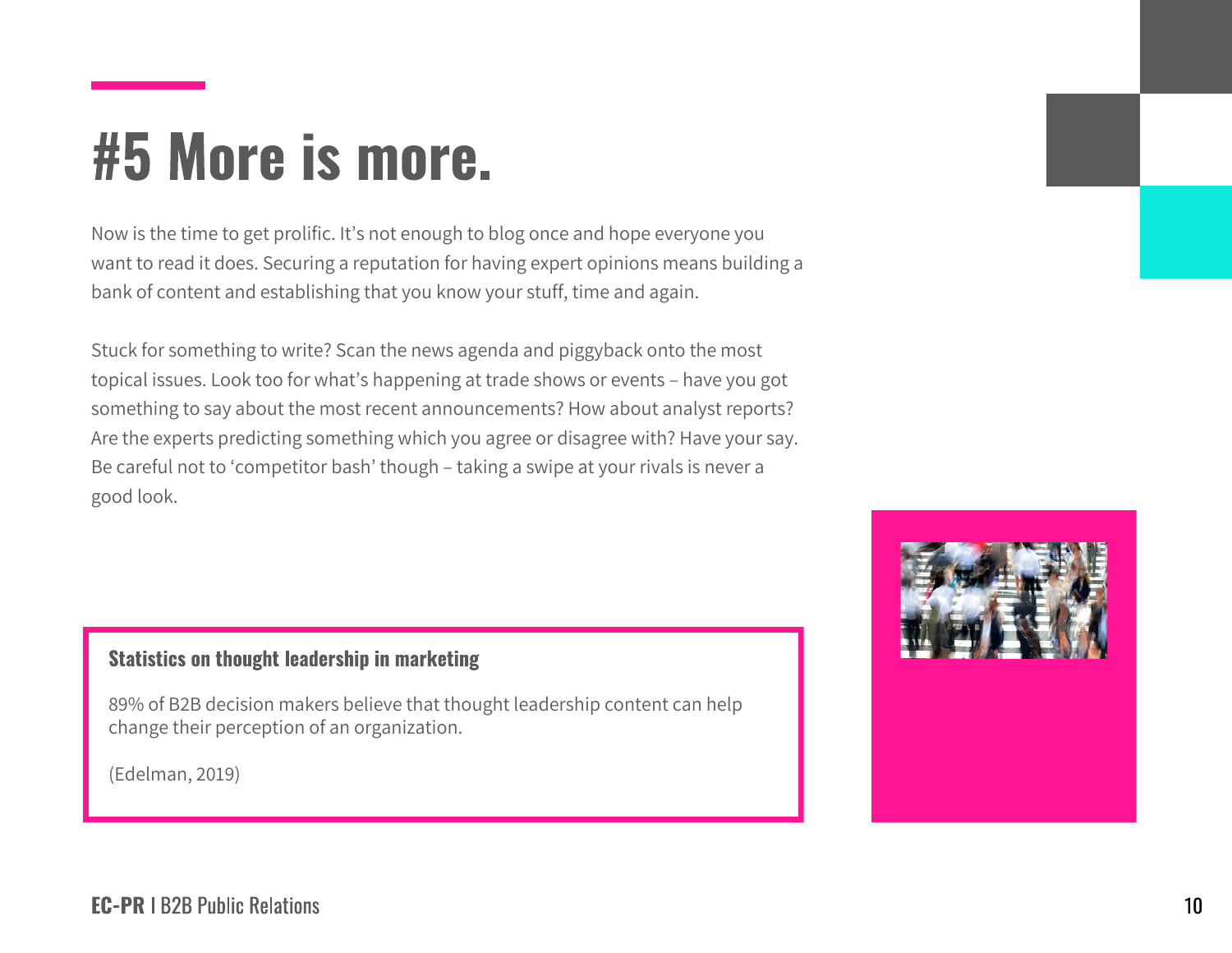### #6 Reach out.

When you've begun creating content, it's time to reach out and tell people about it. If you have a PR team, chances are they are already pitching journalists with comment and opinion from you. The closer you can work with them the better – tell them about your objectives for writing and blogging – what you want to achieve and how they can help you get there.

You also need to consider reaching out to influencers who already have an established connection with their audience. Locate influencers in your niche to learn from them and build relationships. Follow them on social media and comment on their posts and tweets. As you do so, provide new perspectives and meaningful insights, not just bland comments.

Another way to initiate a relationship with an influencer is to offer your assistance rather than ask for help. Offering to help them with a campaign or contribute to an article can go a long way toward establishing a connection.

#### Statistics on thought leadership in marketing

94% of journalists prefer to receive pitches via one-on-one email. On the other hand, 66% dislike receiving pitches via phone.

(Muck Rack, 2021)



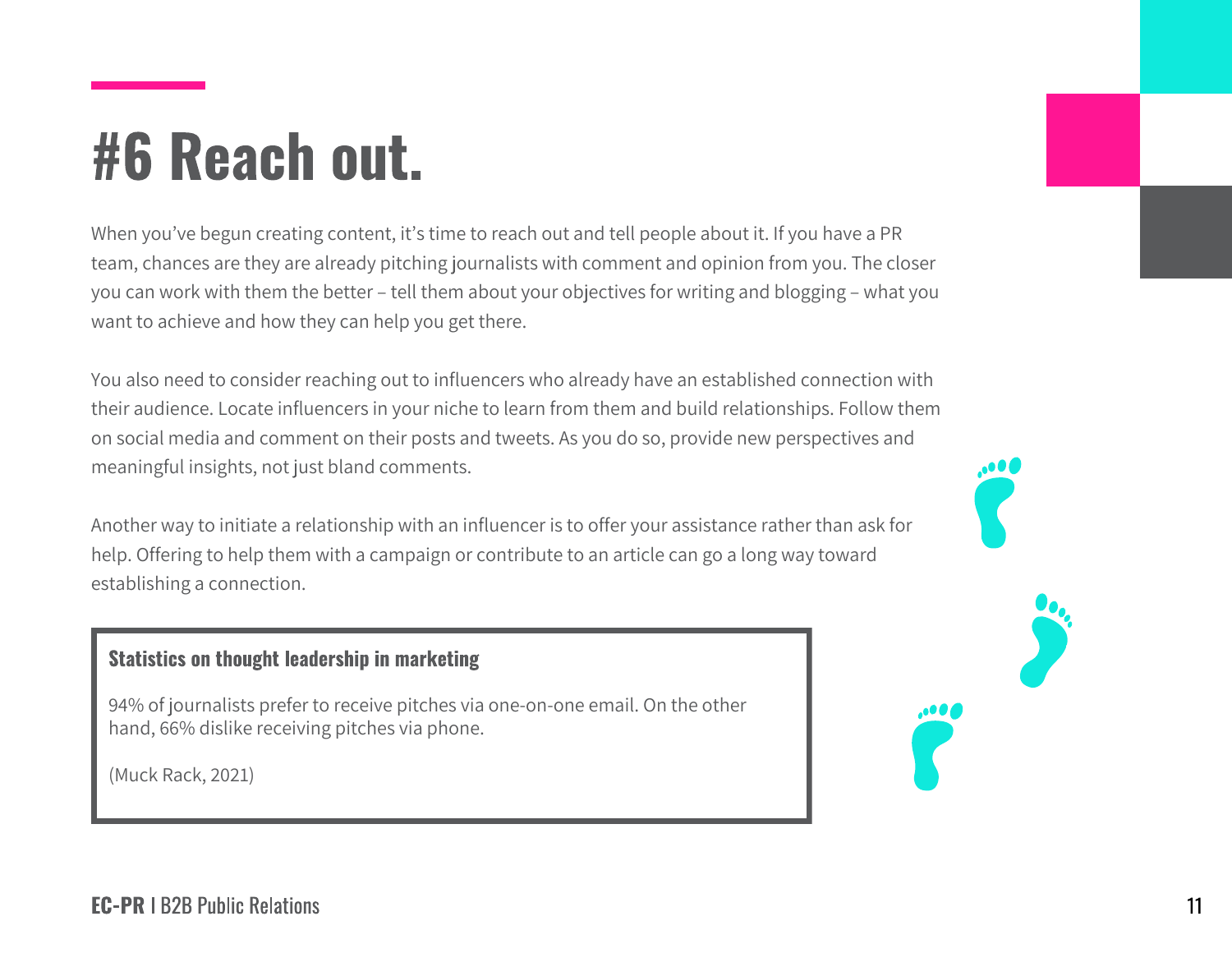#### Recipe for success

Feeling inspired? It's time to get going. If you're sitting down to write your first piece, then refer back to this simple methodology to ensure it's a success.